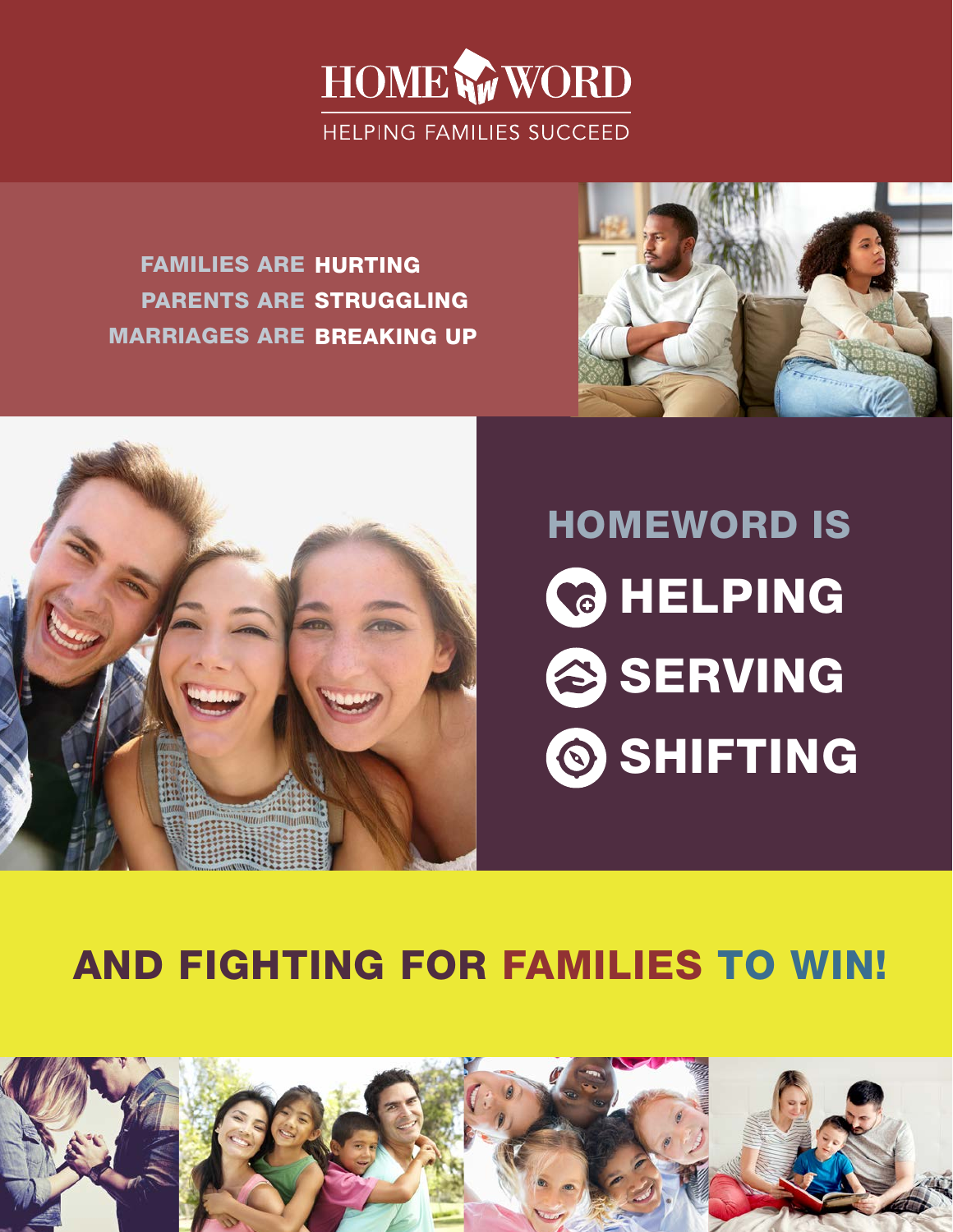## **THANK YOU FOR YOUR SUPPORT!**





Dear Friends of HomeWord,

Our lives have been altered, postponed, and adjusted. Our schedules and routines for school, work and family life have changed. Partisan politics is wearing us out and we have experienced a new kind of stress at many levels. Much of the news around the family is not positive.



HOWEVER, we believe there are still reasons to be hopeful – even during this pandemic.

*Be alert, be present. I'm about to do something brand-new. It's bursting out! Don't you see it? There it is! I'm making a road through the desert, rivers in the badlands.* Isaiah 43:19 - The Message

God is in this great detour and part of our job is to determine better ways to come alongside families.

HomeWord is helping families 24/7 – 365. People count on HomeWord every day to offer them hope, help and healing with many of life's most important issues.



*"We are so grateful for all that HomeWord does to support us and the next generation."* Kelly and Michelle McCoy, Ministry leaders, actress



*"As we are launching family ministry in Southern Africa, the Trainer of Trainers has been priceless to set us up for success in reaching out to parents. Thank you for your support to help families succeed in Africa."*  Gerald Dzawo, Family Ministry Leader, Zimbabwe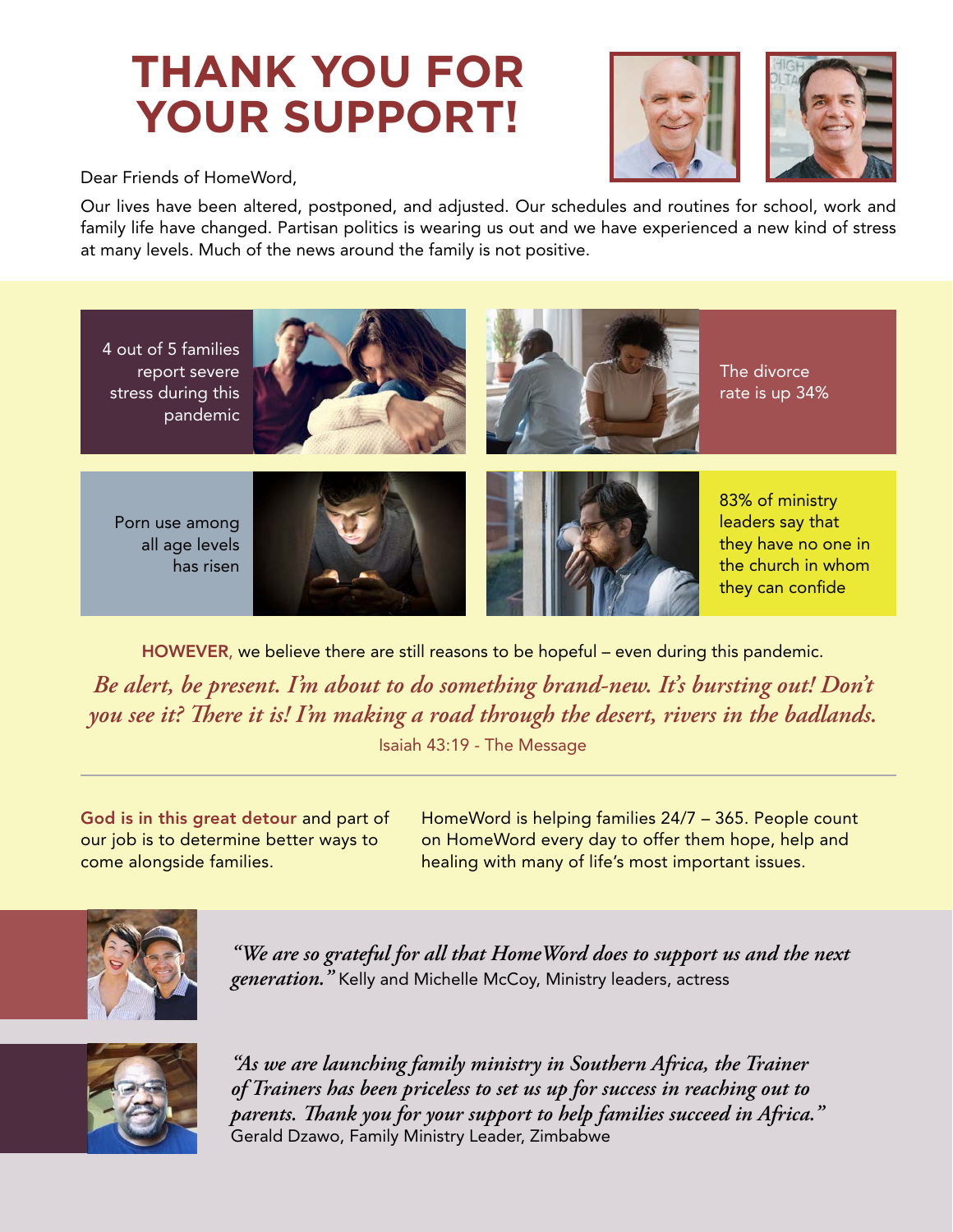### **ONE WEEK INTO THE QUARANTINE WE BEGAN TO PIVOT…**



*Webinars and short-form videos* - HomeWord has been involved with over 25 webinars, reaching thousands of people in the United States and around the world. We've produced over 20 short-form videos to bring practical advice to parents.



#### *Refreshing Your Marriage*

Our conference season was postponed (and cancelled), but RYMVirtual is now going to reach thousands more at home or anywhere through their computers and smart devices. People previously unable to attend a conference can now experience RYM. In addition to our live conferences, we will now be able to deliver RYM digitally to anyone, anywhere.



*Help for Pastors and Leaders*  83% of pastors say they have no one in their church in whom they can confide. In collaboration with our Healthy Leaders initiative, Chris Cannon, our Pastor to Pastors, speaks to over 300 pastors each week, helping them find a safe place to talk and share their needs with someone who understands and provides help and encouragement.

*Moving HomeWord to a more digital-friendly* format has been a great addition to our existing ministry outreach. The cost is expensive and during Covid, our fundraising has slowed. We are asking you to consider a gift of any amount to keep us helping families succeed.



*Trainer of Trainers (Pass it On)*  Our premiere family ministry training is now offered not only in person, but digitally as well. This gives us the advantage of passing on our family ministry content to leaders around the world.

#### *Marriage and Parenting Courses*

We are rapidly moving from 3 to 15 digital courses. This will afford parents in the US and abroad the opportunity to get help and education from the convenience of their smart devices. The courses will be in English and Spanish.

*"I love HomeWord because they have helped me fine-tune my marriage. Nobody like HomeWord!"* Albert Tate, Pastor, Fellowship Monrovia

*"Earlier this year, when everything moved home, it became abundantly clear that strong marriages, strong parenting relationships and strong families would become the cornerstone for building faith in the next generation. That's why I'm grateful for the ministry of HomeWord where I can find trustworthy and relevant resources for the families in my congregation and my own parenting journey."*  Courtney Wilson, Kids Pastor, Christ Community Church, St. Charles, Illinois